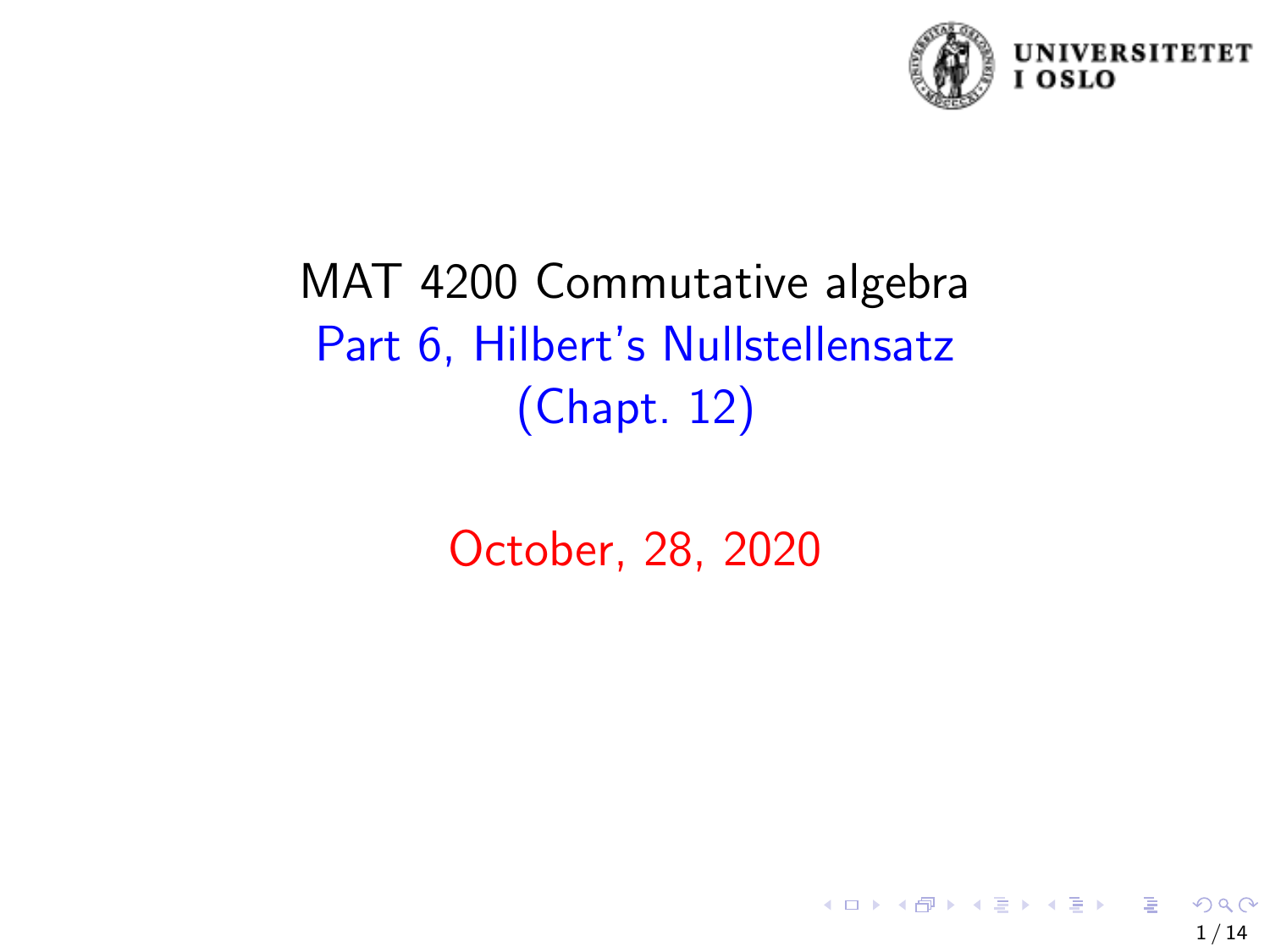

**UNIVERSITETET** 

Hilbert's Nullstellensatz is the key result in the fruitful synthesis of algebra and geometry that algebraic geometry is. It comes in half a dozen different formulations with different weight on the geometric or the algebraic aspects of the result, some are called "weak" and are apparently weaker than those called "strong", but of course, in the end they will all be equivalent.

Theorem (Hilbert's Nullstellensatz, most famous version) Let  $k = \overline{k}$  be an algebraic closed field. Then all maximal ideals in  $k[x_1,...,x_n]$  are of the form  $(x_1-a_1,...,x_n-a_n)$  where  $(a_1,...,a_n)$ are points in  $k<sup>n</sup>$ .

It thus establishes a one-to-one-correspondence between points in  $k^n$ ; that is, geometry, and maximal ideals in  $k[x_1,\ldots,x_n]$ ; that is algebra.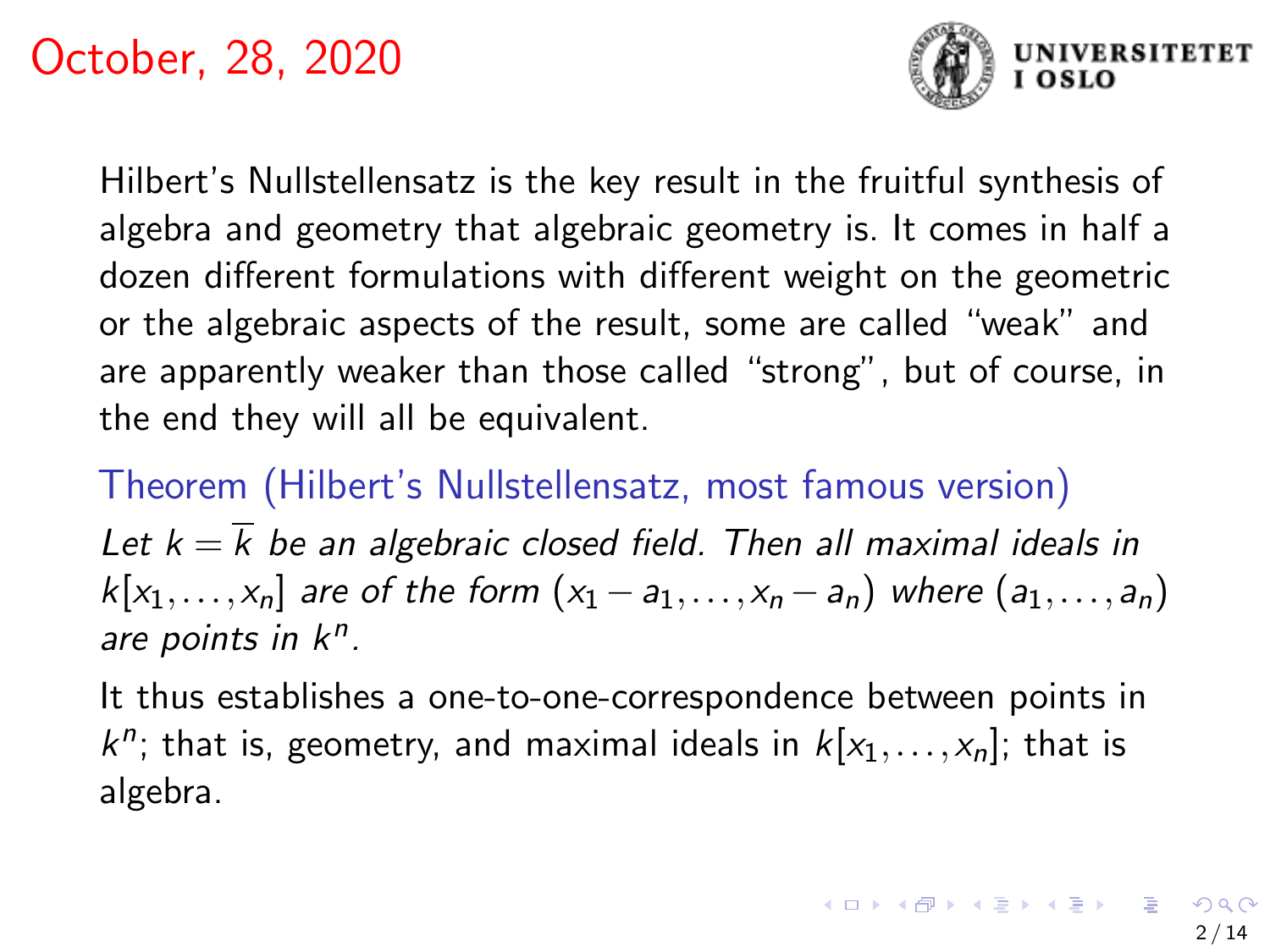

Forr any ideal  $\alpha$  in  $k[x_1,...,x_n]$  the zero locus of  $\alpha$ , or the closed algebraic subset defined by a, is the subset  $Z(\mathfrak{a}) \subset k^n$  of points where all the polynomials from a vanish, or expressed in formulae:

$$
Z(\mathfrak{a}) = \{ (a_1,\ldots,a_n) \in k^n \, | \, f(a_1,\ldots,a_n) = 0 \text{ for all } f \in \mathfrak{a} \}.
$$

The subsets  $Z(\mathfrak{a})$  of  $k^n$  and  $V(\mathfrak{a})$  in  $\mathrm{Spec}(A)$  are closely related, but be careful not to confuse them: a point  $(a_1,...,a_n) \in k$  belongs to  $Z(\mathfrak{a})$  if and only if the maximal ideal  $(x_1 - a_1, \ldots, x_r - a_r)$  lies in  $V(a)$ , however  $V(a)$  is a considerable larger set with all the prime ideals containing a as members.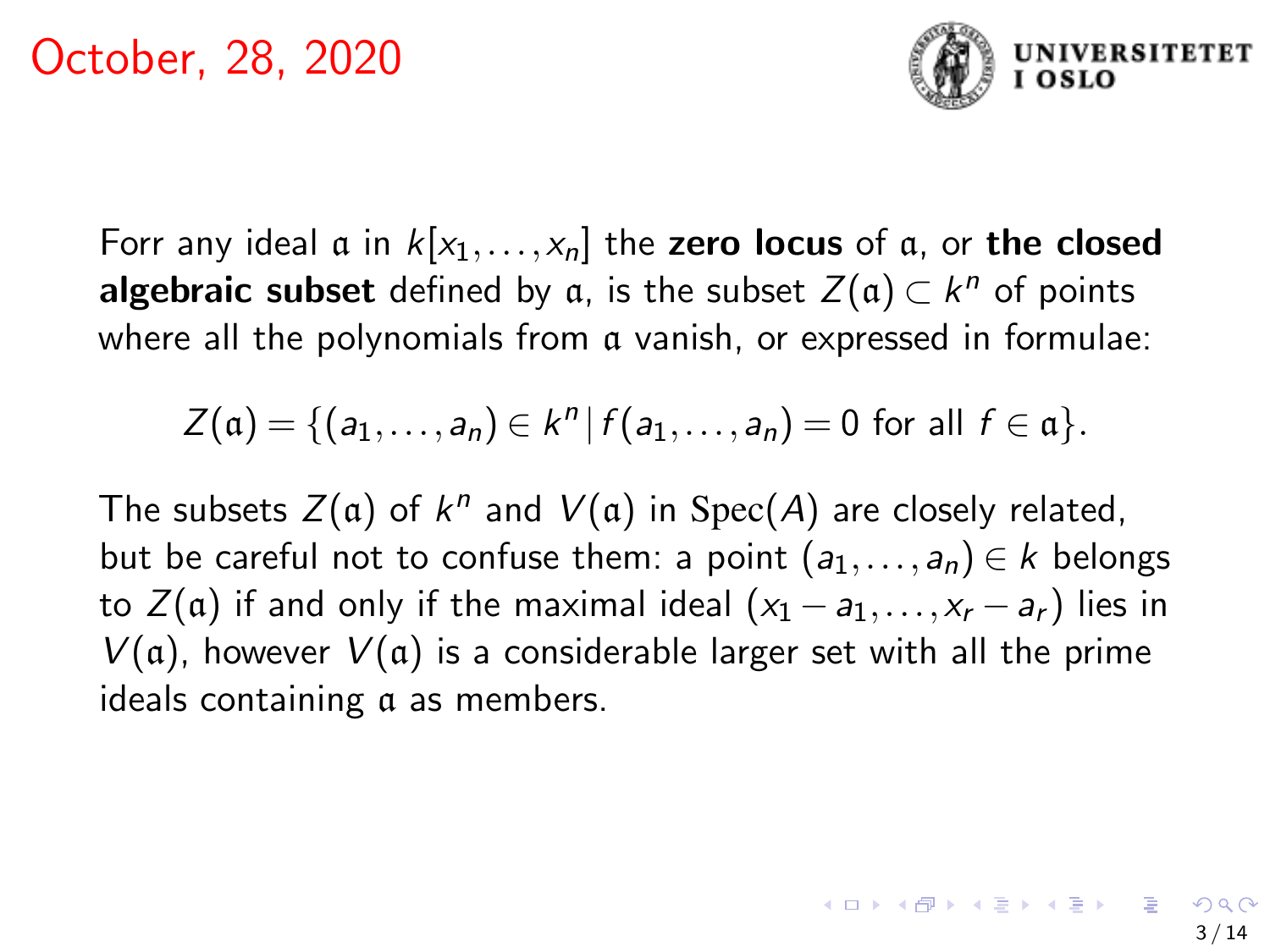

Recall the converse of the Z-construction: for any subset  $S \subset k^n$  the polynomials that vanish along S, form an ideal  $I(S)$  in the polynomial ring, and the Nullstellensatz describes the relation between these to constructions. A simple but basic observation is that polynomials belonging to the radical  $\sqrt{a}$  of a all vanish along  $Z(a)$ , and therefore one has  $\sqrt{a} \subset I(Z(a))$ . The Nullstellensatz tells us that this inclusion is an equality. This is also called the *Strong* Nullstellensatz since it easily is seen to imply the other versions.

## Theorem (Strong Nullstellensatz)

Let k be an algebraically closed field and  $\alpha$  an ideal in  $k[x_1,...,x_n]$ . Let *K* be an algebraically close<br>Then one has  $I(Z(\mathfrak{a})) = \sqrt{\mathfrak{a}}$ .

We are now ready to start the Tour de Nullstellensatz.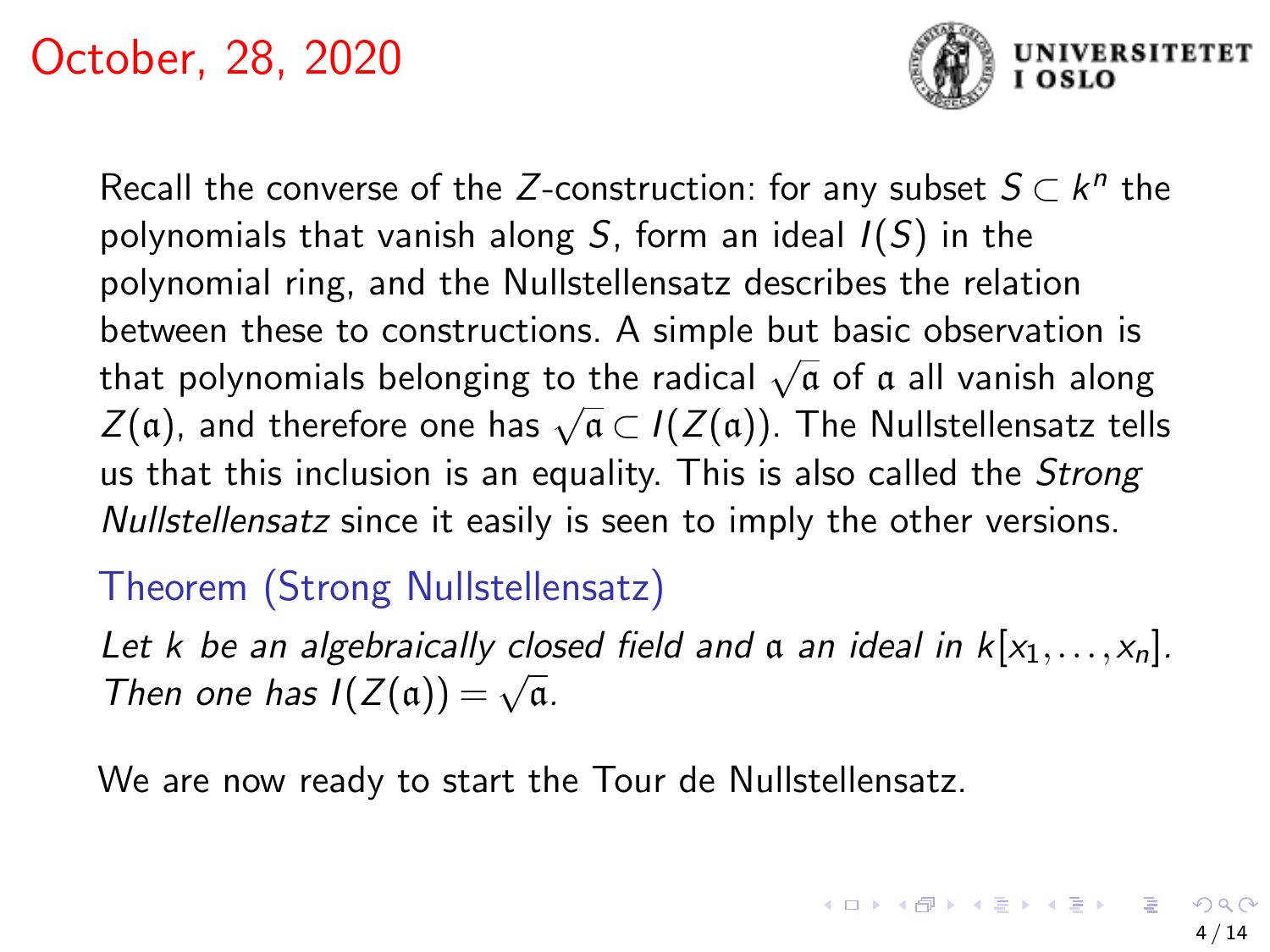

#### Theorem (General Nullstellensatz)

Let A be a finitely generated algebra over a field k and let m be a maximal ideal in A. Then  $A/m$  is a finite field extension of  $k$ .

*Proof.* The field  $K = A/m$  is finitely generated as an k-algebra since A is. If it is not algebraic, it has transcendence degree at least one over  $k$ , say  $r$ , and by Noether's Normalization Lemma it is an integral extension of a polynomial ring  $k[y_1,\ldots,y_r]\subset \mathcal{K}.$  Since  $\mathcal K$  is a field, it follows that  $k[y_1,...,y_r]$  is a field, which is impossible since polynomial rings are not fields (if y is a variable,  $1/y$  is certainly not a polynomial). Hence K is finite over the ground field  $k$ .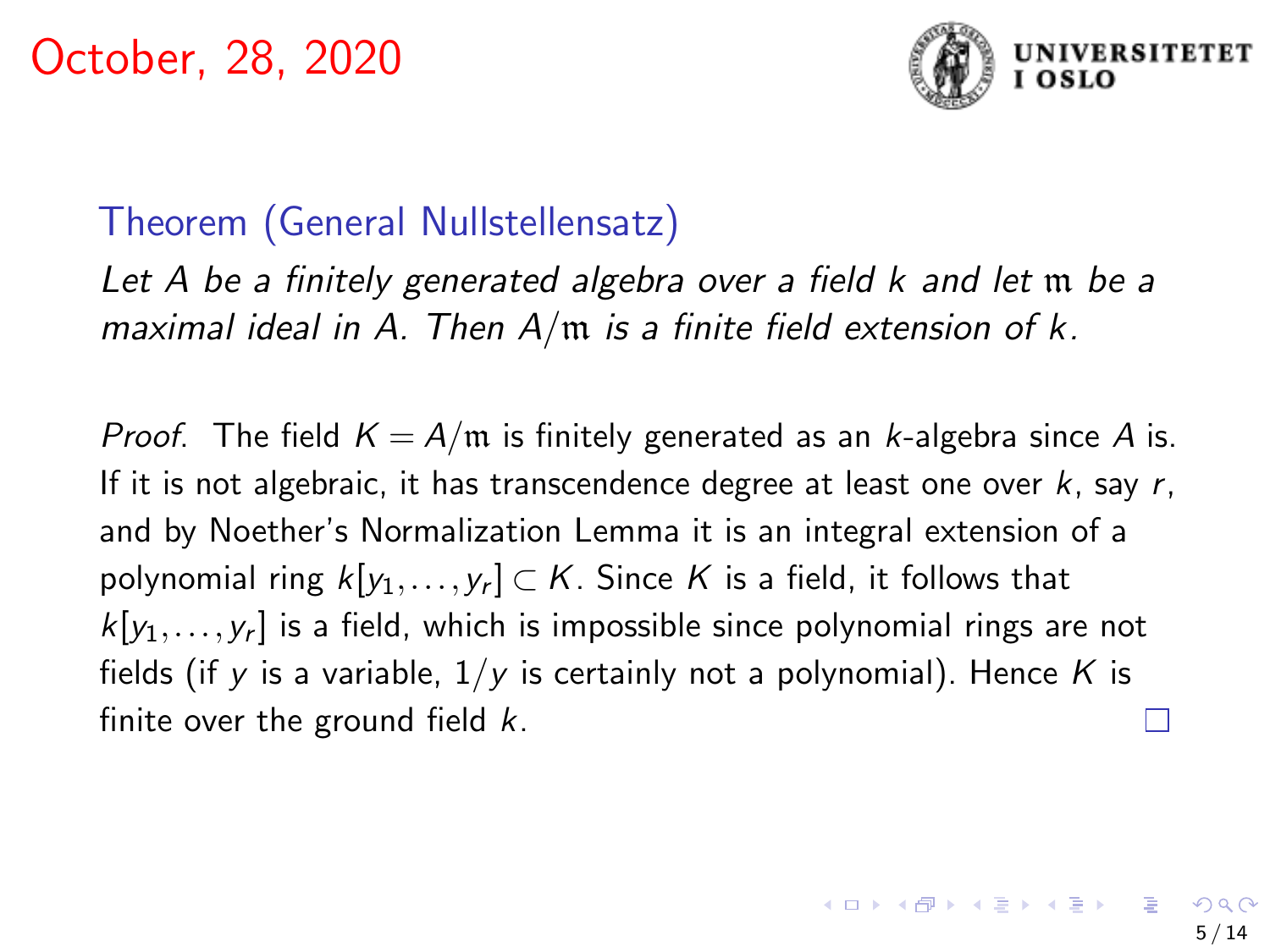

### Theorem (Weak Nullstellensatz II)

Let k be an algebraically closed field and let m be a maximal ideal in the polynomial ring  $k[x_1,...,x_n]$ . Then m is of the form  $\mathfrak{m} = (x_1 - a_1, \ldots, x_n - a_n)$  for a point  $a = (a_1, \ldots, a_n)$  in  $k^n$ .

Proof. By the general version of the Nullstellensatz above, the field  $k[x_1,\ldots,x_r]/\mathfrak{m}$  is a finite extension of  $k$ , and is therefore equal to  $k$  since k is assumed to be algebraically closed. Let  $\pi : k[x_1,...,x_n] \rightarrow k$  be the ensuing quotient homomorphism. To retrieve the point a let  $a_i = \pi(x_i)$ . Then obviously all the polynomials  $x_i - a_i$  lie in the kernel  $\mathfrak m$  of  $\pi$ , and since a priori  $(x_1 - a_1, ..., x_n - a_n)$  is a maximal ideal, it must be equal to m, and we are through.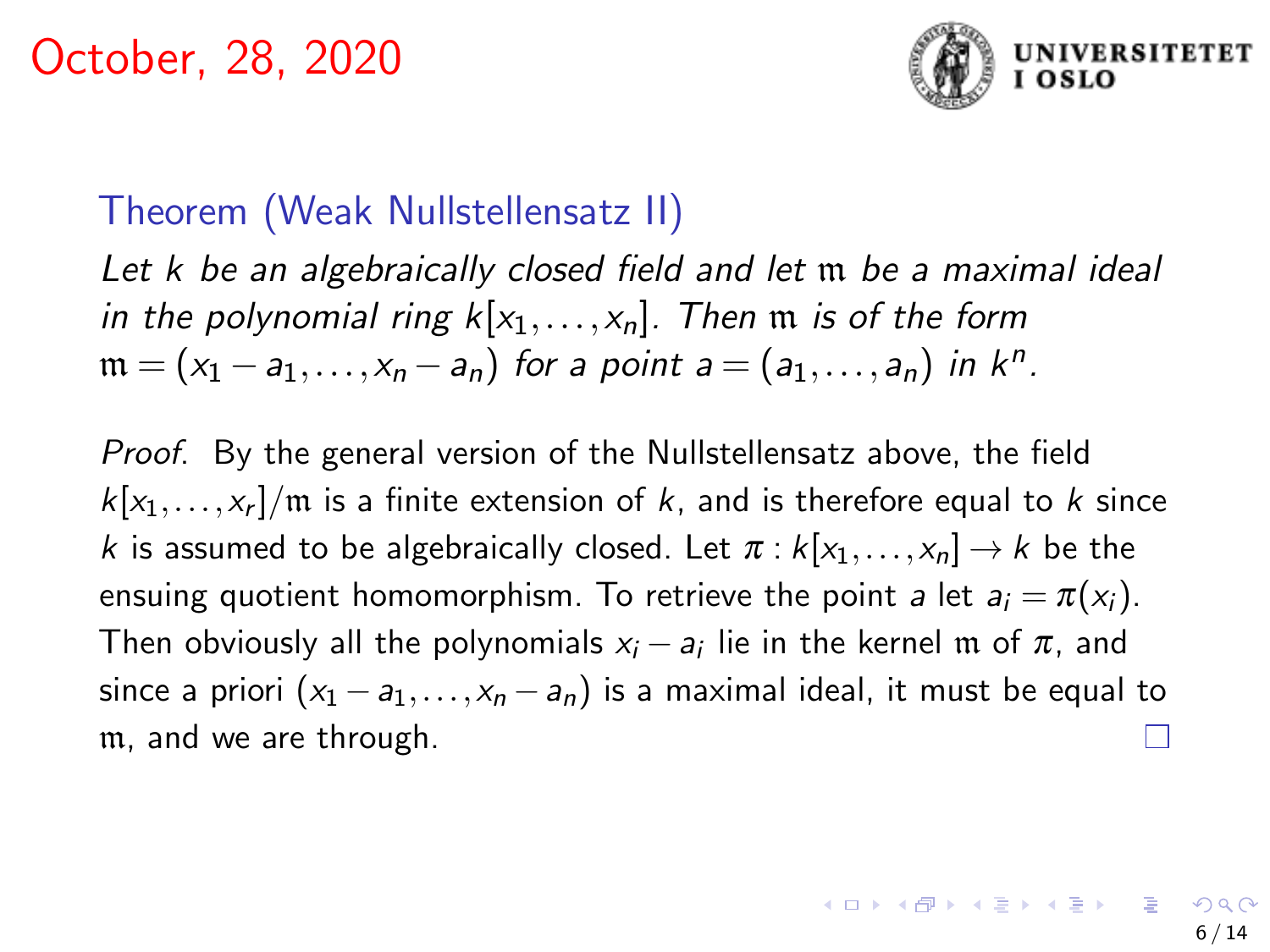

### Theorem (Weak Nullstellensatz III)

Let k be algebraically closed and let  $\alpha$  be an ideal of the polynomial ring  $k[x_1,...,x_n]$ . Then  $Z(\mathfrak{a})$  is non-empty if and only if the ideal  $\mathfrak{a}$ is a proper ideal.

*Proof.* Since a is a proper ideal, there is a maximal ideal in  $k[x_1,...,x_n]$ containing a, which by the weak version II is of the form  $(x_1 - a_1, \ldots, x_n - a_n)$ . It follows that  $(a_1, \ldots, a_n) \in Z(\mathfrak{a})$ . П

#### Weak Nullstellensatz II ⇒ Weak Nullstellensatz III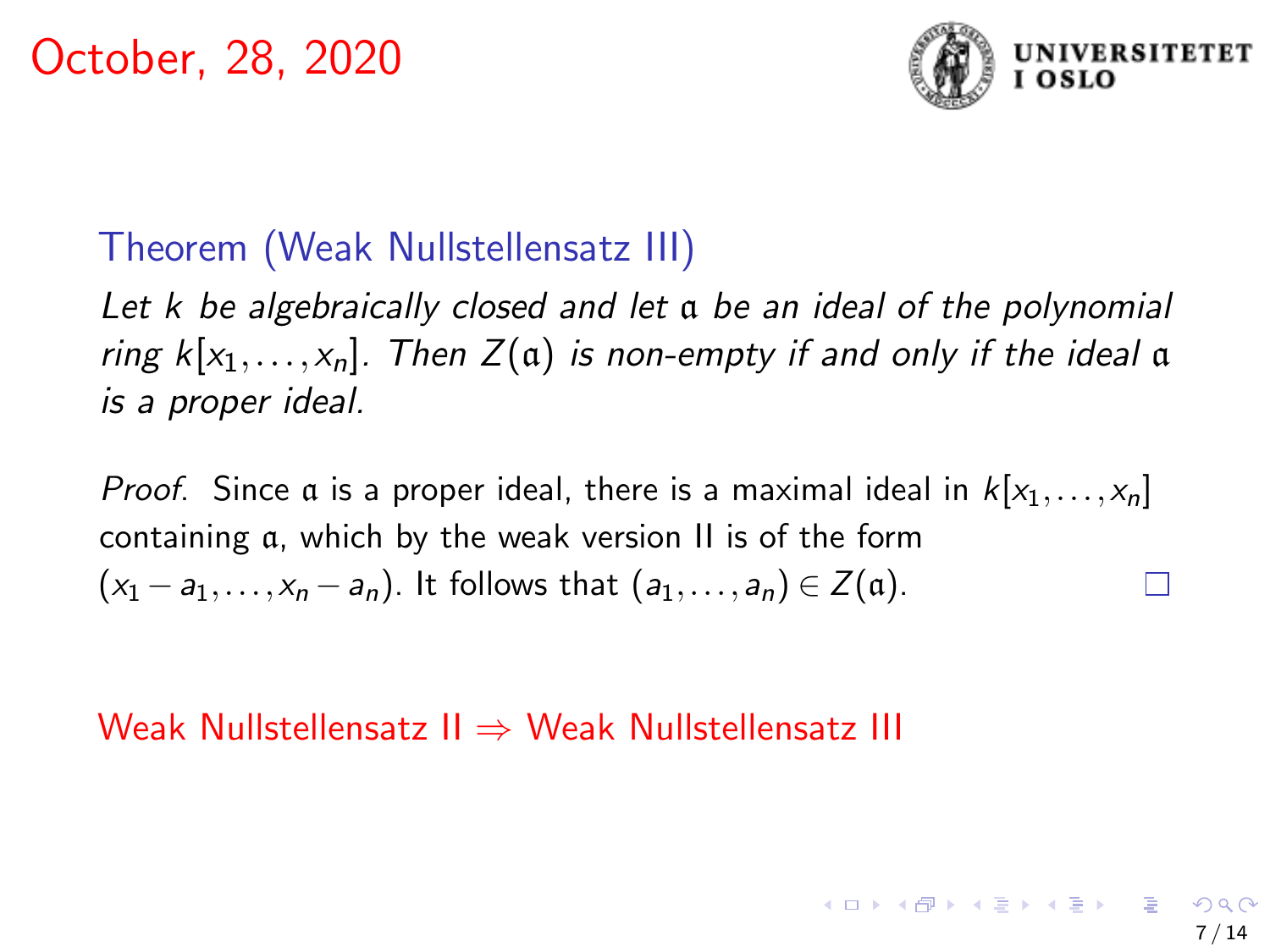

8 / 14

## **Proposition**

Weak Nullstellensatz III ⇒ Weak Nullstellensatz II.

*Proof.* If m is a maximal deal in  $k[x_1,...,x_n]$ , version III implies that  $Z(\mathfrak{m})$ is non-empty, say  $(a_1,...,a_n) \in Z(\mathfrak{m})$ . The maximal ideal  $(x_1 - a_1,...,x_n - a_n)$  will then contain m, but m being maximal, the two must be equal.

Weak Nullstellensatz II ⇔ Weak Nullstellensatz III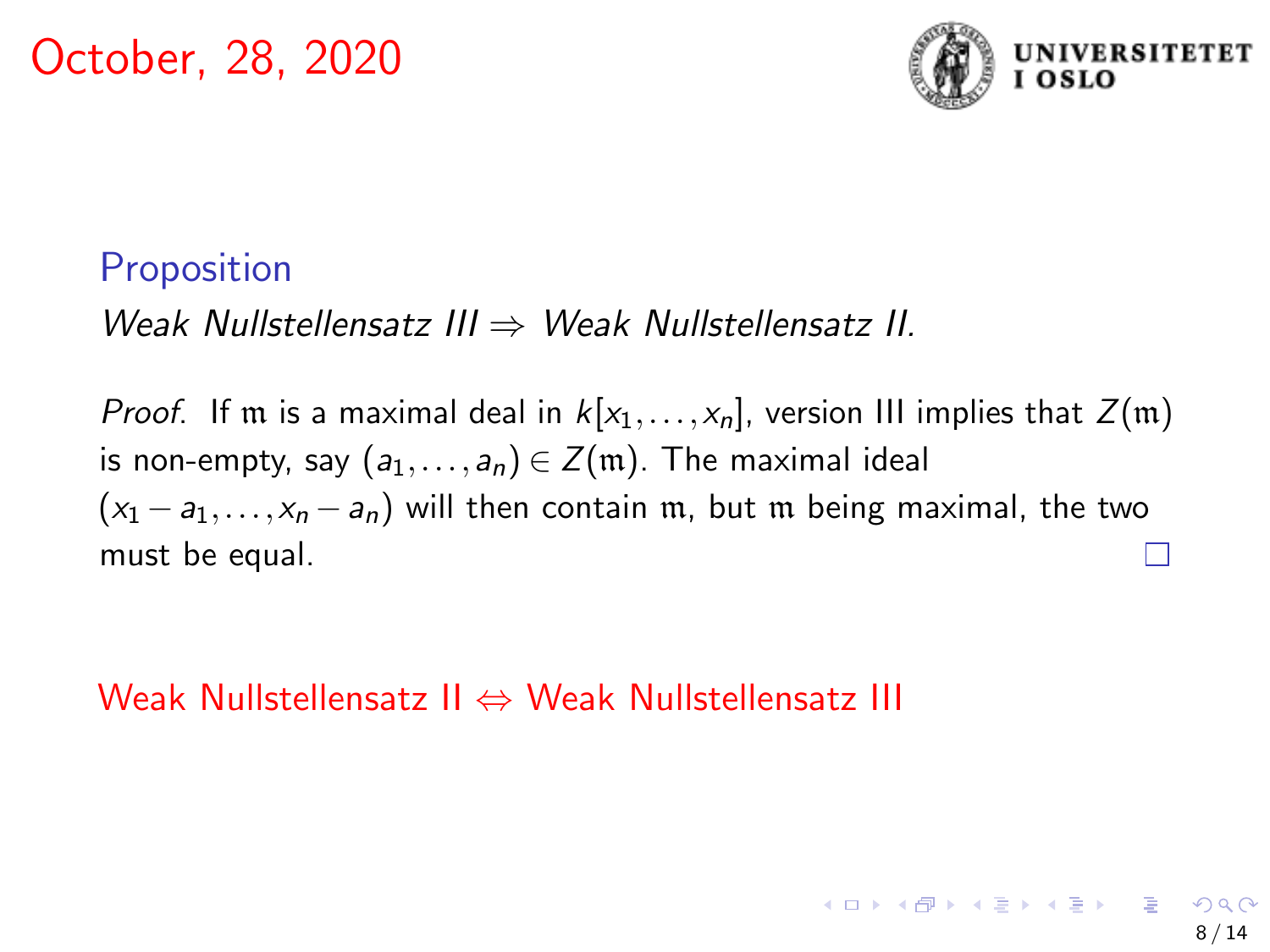

We also have

## **Proposition**

Strong Nullstellensatz  $\Rightarrow$  Weak Nullstellensatz III.

*Proof.* Let a be an ideal of the polynomial ring  $R = k[x_1,...,x_n]$ . By the strong version we have  $I(Z(a)) = \sqrt{a}$ . Now  $Z(a) = \emptyset$  if and only if  $I(Z(\mathfrak{a})) = R$ , i.e.  $\sqrt{\mathfrak{a}} = R$ , but this is equivalent to  $\mathfrak{a} = R$ . П

Strong Nullstellensatz  $\Rightarrow$  Weak Nullstellensatz III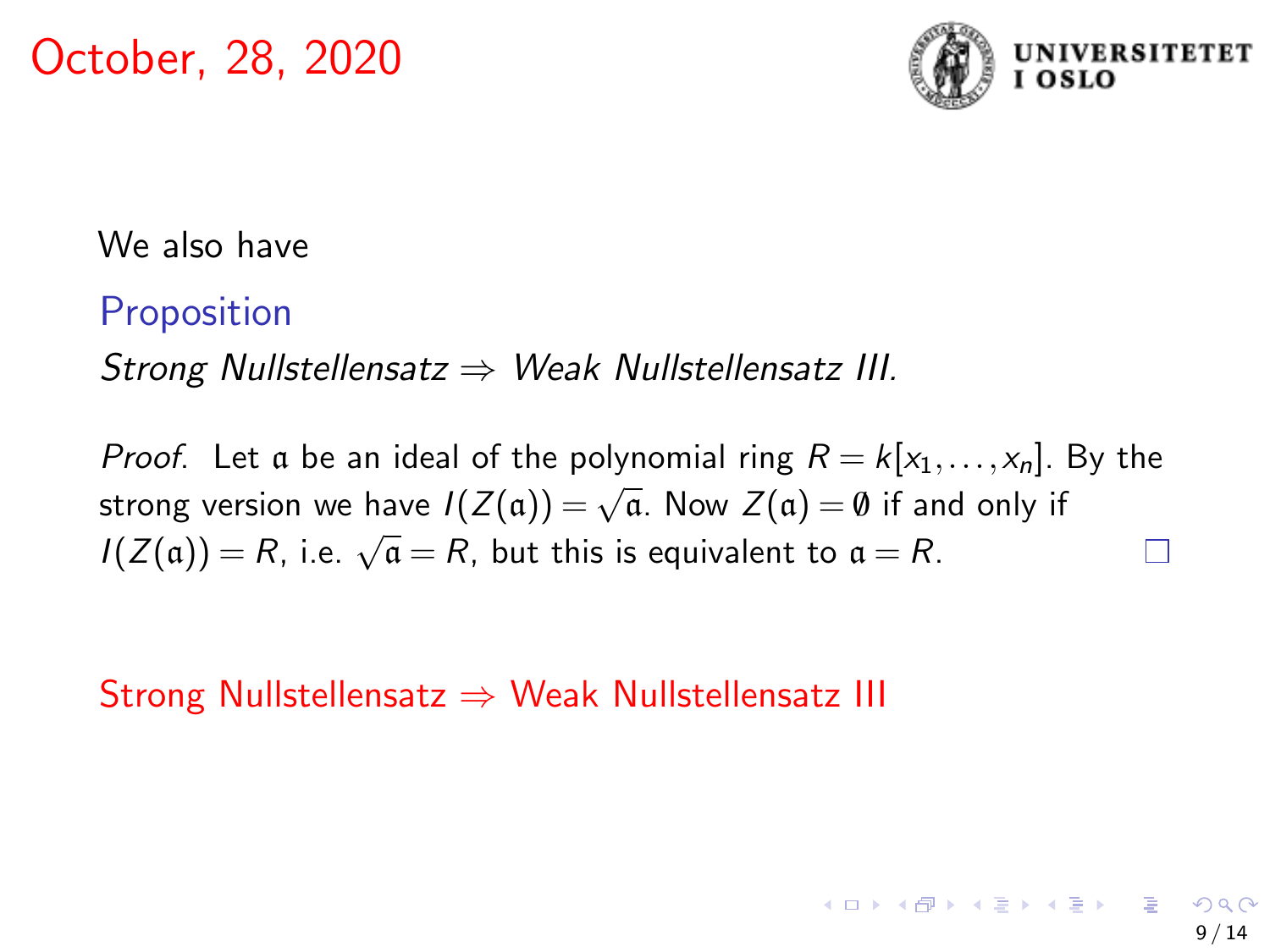

The last stage in the Tour is a trick found by J.L Rabinowitsch and published in a thirteen lines long paper in 1929 which proves that the weak version III implies the full version.

#### Lemma

The weak version III implies that  $I(Z(\mathfrak{a})) \subset$ √ a for all ideals in a polynomial ring  $k[x_1,...,x_n]$ .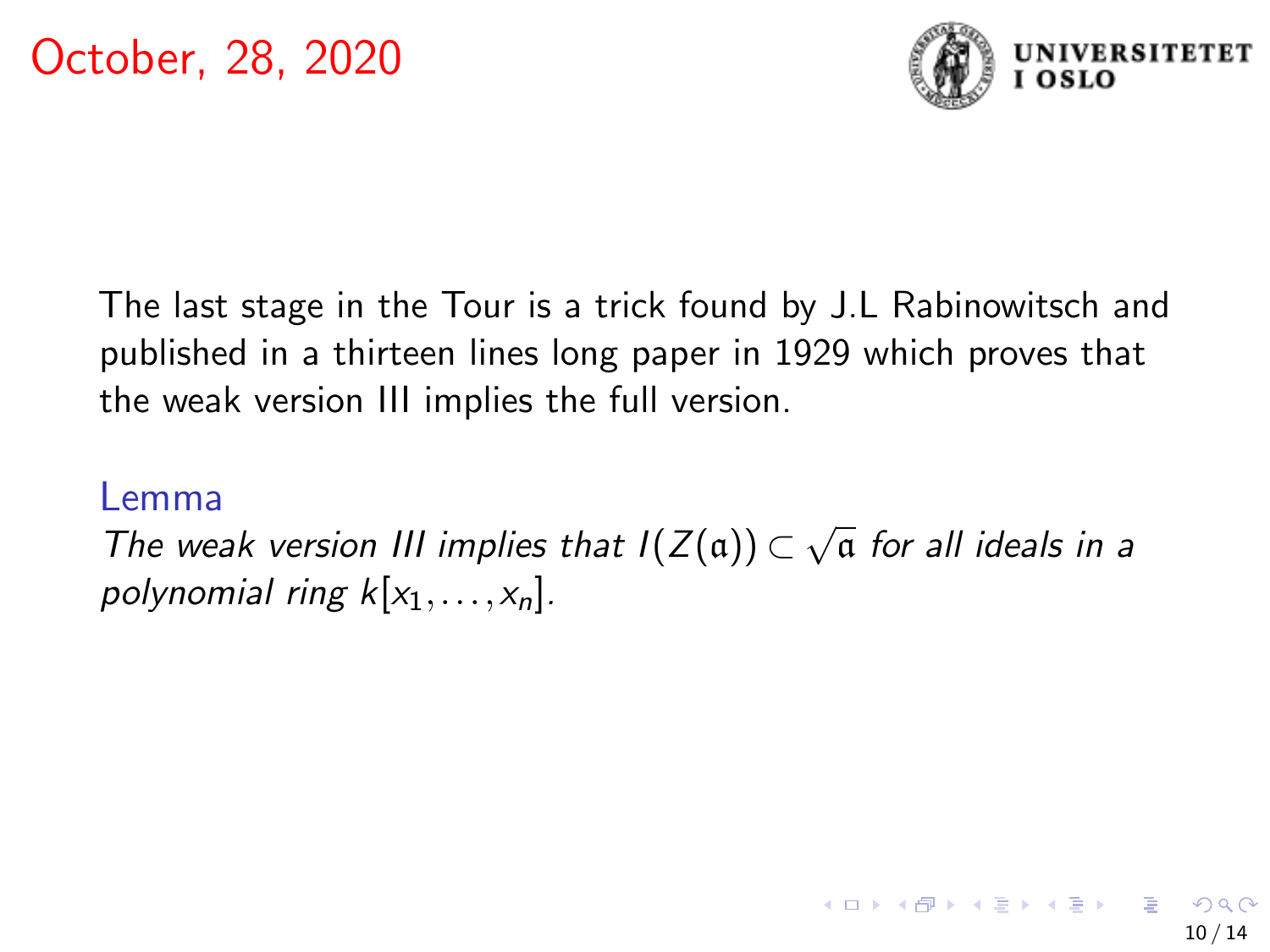

**IVERSITETET** 

<span id="page-10-0"></span>*Proof*. The task is to demonstrate that  $I(Z(\mathfrak{a})) \subset \sqrt{\mathfrak{a}}$  for any proper ideal a in the polynomial ring  $k[x_1,...,x_n]$ , under the assumption that the zero-locus  $Z(\mathfrak{b})$  is non-empty whenever  $\mathfrak b$  is a proper ideal in a polynomial ring.

1. The crux of the trick is to introduce an auxiliary variable  $x_{n+1}$  and for each element  $g \in I(Z(\mathfrak{a}))$  to consider the ideal b in the polynomial ring  $k[x_1,\ldots,x_{n+1}]$ , given by

$$
\mathfrak{b}=\mathfrak{a}\cdot k[x_1,\ldots,x_{n+1}]+(1-x_{n+1}\cdot g).
$$

In geometric terms, the zero-locus  $Z(\mathfrak{b}) \subset \mathbb{A}^{n+1}(k)$  equals the intersection of the the subset  $Z = Z((1-x_{n+1} \cdot g))$  and the inverse image  $\pi^{-1}\big(Z(\mathfrak{a})\big)$  of  $Z(\mathfrak{a})$  under the projection  $\pi$  :  $\mathbb{A}^{n+1}(k) \to \mathbb{A}^n(k)$ that forgets the auxiliary coordinate. This intersection is empty since obviously  $g$  does not vanish along  $Z$ , but vanishes identically on  $\pi^{-1}(Z(\mathfrak{a}))$ .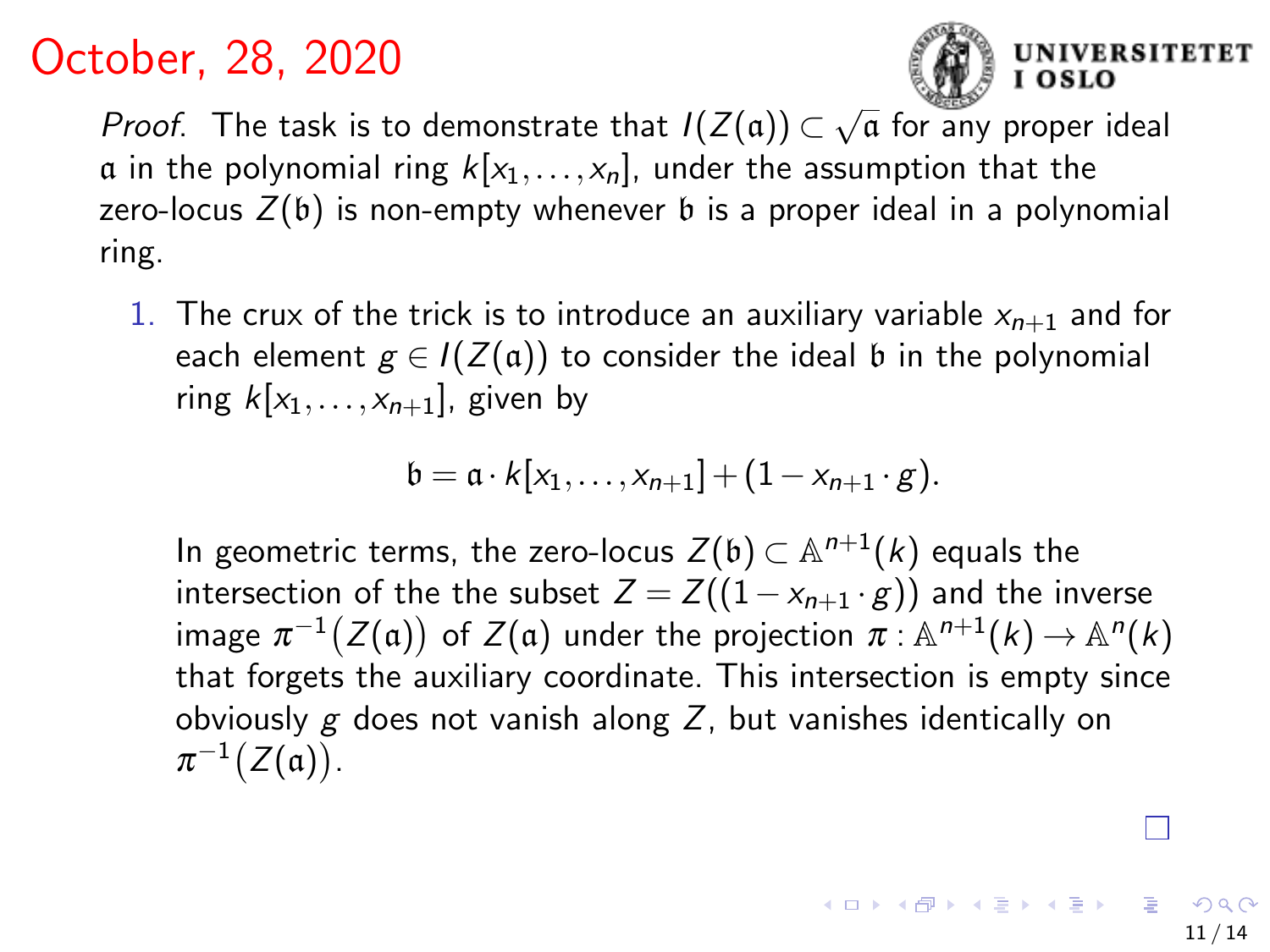October, 28, 2020 Proof. [Continue]



2. According to the third third weak version the ideal b is therefore not proper, so it holds that  $1 \in \mathfrak{b}$ , and there are polynomials  $f_i$  in  $\mathfrak a$  and  $h_i$  and h in  $k[x_1,...,x_{n+1}]$  satisfying a relation like

$$
1 = \sum f_i(x_1, \ldots, x_n) h_i(x_1, \ldots, x_{n+1}) + h \cdot (1 - x_{n+1} \cdot g).
$$

3. Substituting  $x_{n+1} = 1/g$  in this relation and multiplying through by a sufficiently high power  $g^{\,N}$  of  $g$  (for instance, the highest power of  $x_{n+1}$  that occurs in any of the  $h_i$ 's will suffice) we obtain

$$
g^N=\sum f(x_1,\ldots,x_n)H_i(x_1,\ldots,x_n),
$$

where each  $H_i(x_1,\ldots,x_n)=g^N\cdot h_i(x_1,\ldots,x_n,g^{-1})$  is an element in where each  $H_i(x_1,...,x_n) = k[x_1,...,x_n]$ . Hence  $g \in \sqrt{a}$ .

Strong Nullstellensa[tz](#page-10-0)  $\Leftarrow$  Weak Nullstellensatz [III](#page-12-0)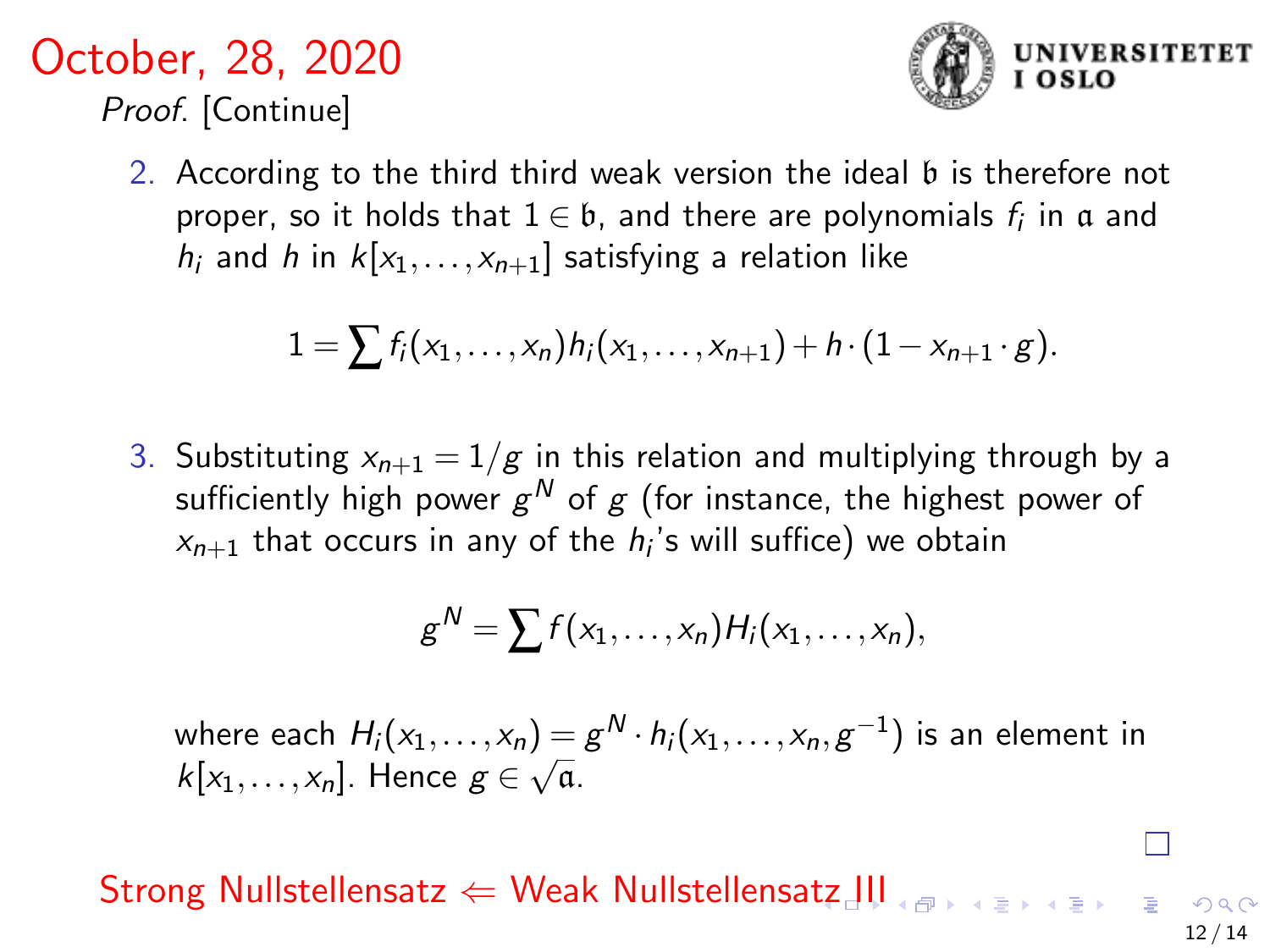

## <span id="page-12-0"></span>**Corollary**

The three versions of Hilbert Nullstellensatz, strong, weak II and weak III are all equivalent.

Strong Nullstellensatz ⇔ Weak Nullstellensatz III ⇔ Weak Nullstellensatz II